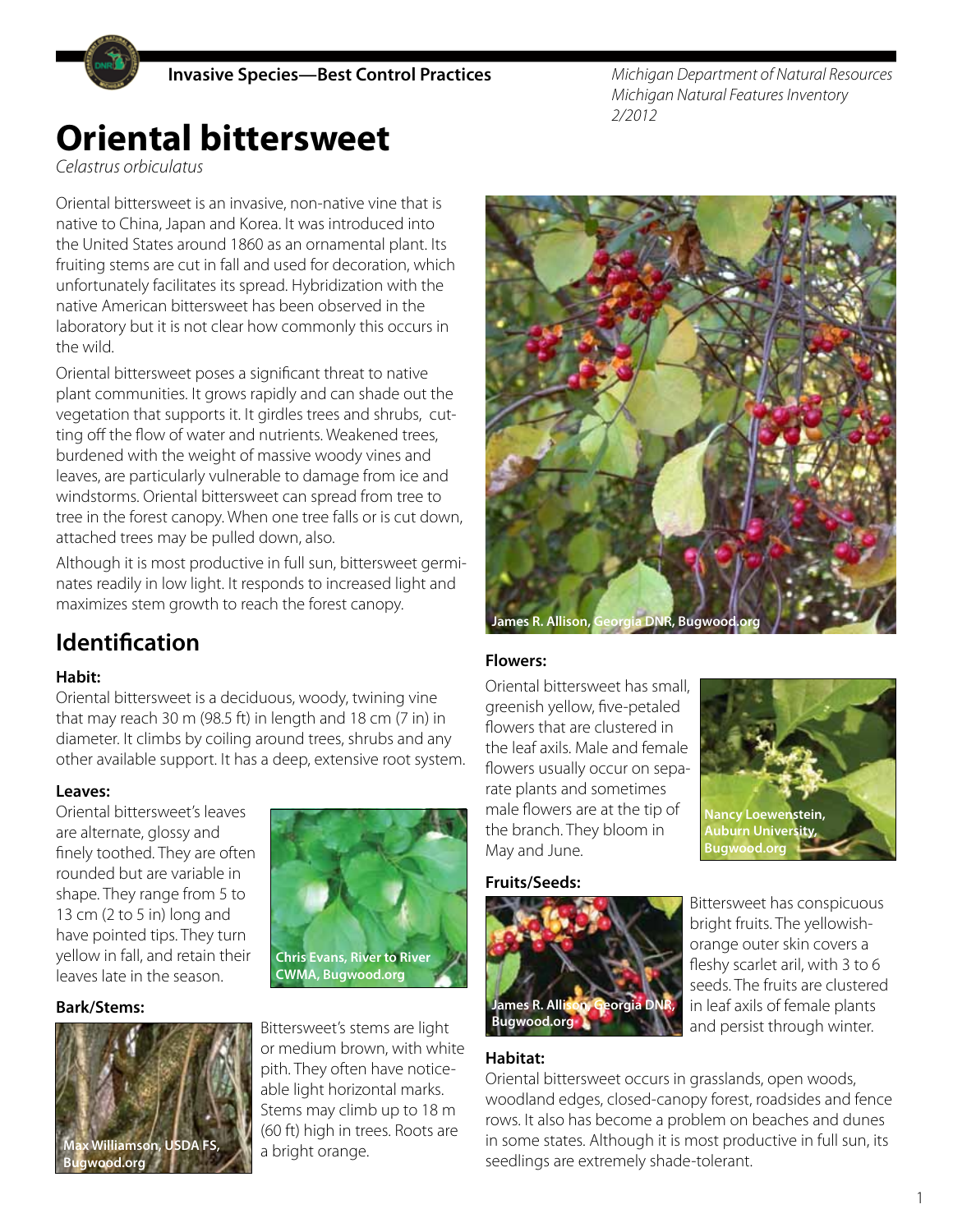## **Similar species**

### **American bittersweet**

The native American bittersweet (*Celastrus scandens*) has elliptical rather than rounded leaves. The flowers and fruit of the female plants occur in a single clump at the tips of the stems rather than spread along the stems. Male flowers of the native may occasionally



occur along the stems but will not produce fruit.

American bittersweet can also be distinguished from Oriental bittersweet by its leaves when they are just beginning to emerge from the bud. Oriental bittersweet leaves are folded flat along the midvein. American bittersweet leaves curl along the edges toward the midvein and look like a rolled up scroll in cross-section.

American bittersweet is protected under the Natural Resources and Environmental Protection Act 451 of 1994, Section 324, Part 529. It cannot be cut or transported without a bill of sale or proof of ownership under Michigan law. It is also listed as a Species of Special Concern in Michigan.

#### **Bristly greenbriar**



Bristly greenbriar (*Smilax tamnoides*) and other members of the *Smilax* genus have leaves with conspicuous parallel leaf veins, running the length of the leaf. They lack sharp teeth. Their fruits are dark purple and arranged in a ball. Many have thorns or

bristles (at least at their bases) and attach with fine tendrils.

## **Reproduction/Dispersal**

Oriental bittersweet reproduces by seed and vegetatively by spreading underground roots that form new stems. Large clones can develop from one or a few seedlings. Bittersweet also sprouts from the root crown, and even small root fragments can regenerate. Most plants bear either male or female flowers but a few will also produce perfect flowers with both male and female parts. Plants mature quickly, and both male and female plants can produce flowers at two years of age. Mature female plants produce prolific fruit, and fruit production is highest in full sun.

Bittersweet fruit is eaten by birds and small mammals. Although it is nutritious, it is not eaten until late in winter. The seed is retained in the gut of birds for a long time, aiding in long-distance dispersal of the species. In one Japanese study, the seed remained in the gut of birds for 14-42 days. Humans are also a significant vector for dispersal when they plant the species or compost ornamental wreaths composed of its fruiting stems.

The seed is able to germinate under conditions with very low light levels. Plants growing in shade persist until a little more light becomes available and then rapidly grow up to reach the forest canopy before producing much fruit. Once they have access to increased light levels, fruit production increases accordingly.

Germinations rates may be higher on mineral soils or sites with sparse leaf litter but a thick leaf litter will not prevent all germination. Areas with exposed mineral soils such as beaches or newly burned sites are particularly vulnerable. Plants growing in open areas can form dense clones and spread over relatively large areas.

Most seed germinates within one year. Because so much of the seed germinates immediately, there is only a short-lived seedbank, although there are conflicting reports regarding this in the literature. Because seeds are retained in birds' stomachs for so long they can disperse relatively long distances and plants up to a kilometer away can easily provide a seed source for re-invasion.

## **Planning a control program**

Resources for invasive species control invariably fall short of the actual need, so it is important to prioritize sites for treatment and plan carefully. Assessing both the scope of the problem and any available resources is a critical first step:

- Map known populations. Is the species widely distributed throughout the region? Or is it just beginning to appear?
- Does it occur on high value sites? Important hunting or recreational lands? High quality natural areas? Sites with high cultural value?
- How is it distributed? Is it sparsely scattered in otherwise native vegetation? Does it cover large expanses of low quality habitat?
- Is there evidence of hybridization?

Given this information, develop a strategy for control:

- 1. Prioritize high value sites where success can be achieved for treatment.
- 2. Choose appropriate control methods, given site conditions and available resources.
- 3. If using herbicide, be sure to read the product label before finalizing plans. Is there potential for harm to non-target species? Have you made adequate provisions to minimize damage?
- 4. Do these control methods require any permits (i.e. herbicide application in wetlands, prescribed burning)?
- 5. Prevent further spread; focus on mature plants, particularly plants in full sun with abundant fruit.
- 6. Eradicate smaller satellite populations.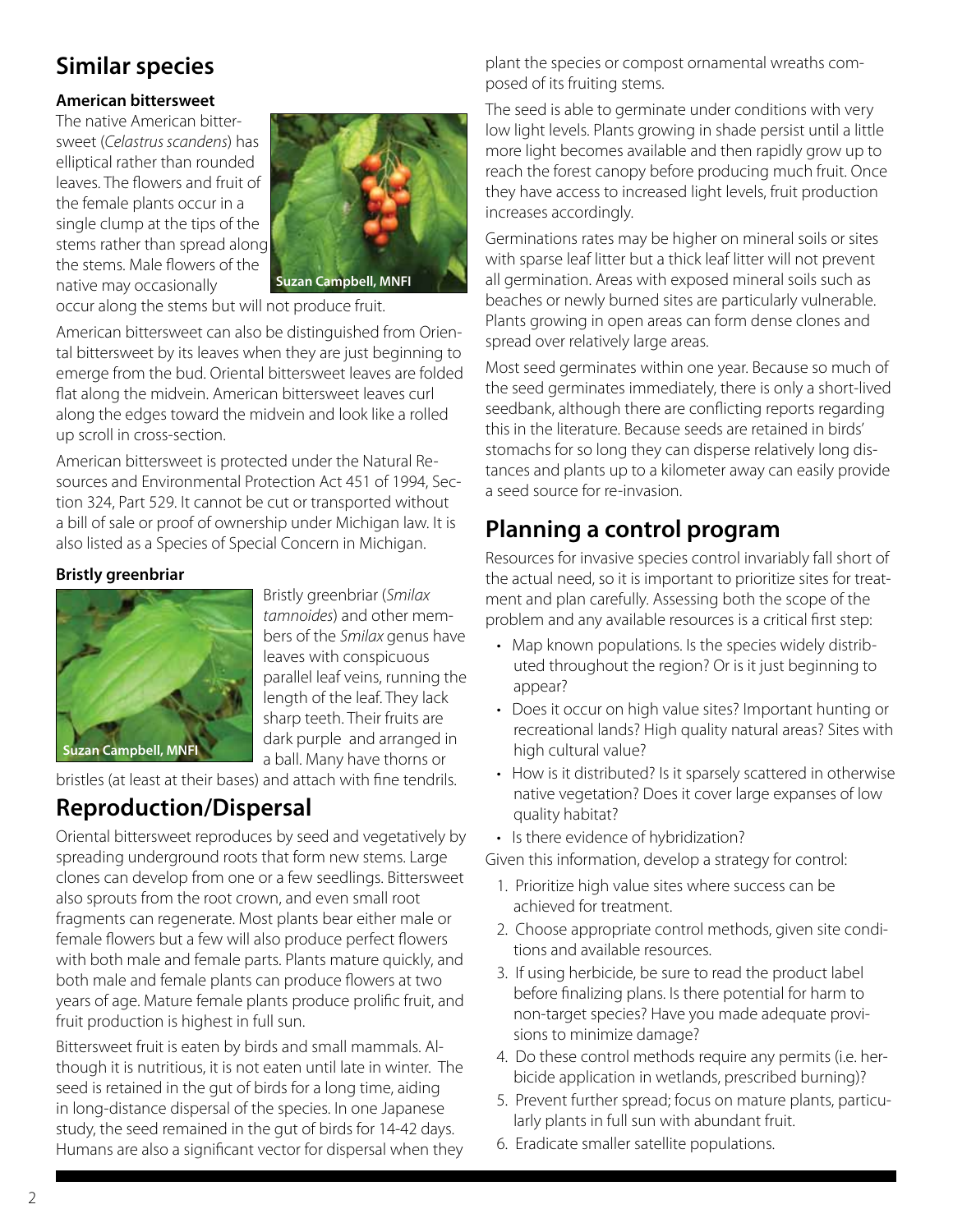- 7. Treat larger core infestations of lower value as resources permit.
- 8. Monitor treated sites to prevent re-invasion.
- 9. Adapt management to improve success.

## **Best survey period**

Oriental bittersweet is easiest to locate for mapping or control in late fall. Its leaves turn a conspicuous yellow and persist into November, after the leaves of most native species have fallen. Monitoring should encompass an area up to a kilometer or more from the focal area of management, because of this species' potential for long distance dispersal. The fruit on female plants is also conspicuous.

## **Documenting occurrences**

In order to track the spread of an invasive species on a landscape scale, it is important to report populations where they occur. The Midwest Invasive Species Information Network (MISIN) has an easy-to-use interactive online mapping system. It accepts reports of invasive species' locations from users who have completed a simple, online training module for the species being reported. MISIN can also accept batch uploads of large quantities of data for any species.

Herbaria also provide an authoritative record of plant distribution. The University of Michigan Herbarium's database can be searched online for county records of occurrence, for example.

When Oriental bittersweet is first encountered in a county where it had not been known previously, specimens should be submitted to the Herbarium to document its presence. Check the "Online Resources" section for links to both of these resources.

## **Control**

Preventing seed production and dispersal is critical in controlling this species, but stopping its destructive impacts on the trees and shrubs that support it is also extremely important. A combination of mechanical and chemical methods are useful in meeting all of these goals.

In addition, because of this species' potential for long distance spread, monitoring lands within at least a kilometer surrounding the managed site to determine the location of source populations is highly recommended. Where abundant seed sources are present nearby and cannot be eradicated, monitoring may be required indefinitely.

## **Mechanical control**

Mechanical controls alone will not eradicate established Oriental bittersweet infestations but can effectively prevent further damage to the trees and shrubs that support its vines at least temporarily. In combination with herbicide treatment, they can provide effective control of established populations over time.

## **Hand-pulling/Digging**

Hand pulling established Oriental bittersweet can be difficult, particularly with the largest vines. Roots run long distances with stems emerging along the way, even in young plants. It can be hard to remove most of the root, especially in some soils. Repeated hand pulling in an area will eventually achieve control, but requires commitment and follow through.

Oriental bittersweet seedlings are easiest to remove when the soil is moist and the population is small. Pull steadily and slowly to minimize soil disturbance and tamp down the soil afterwards. In small infestations, larger plants can also be removed by digging if care is taken to remove all roots. This is not practical for larger infestations, however.

It is important to verify whether young shoots are actually seedlings or sprouts from an established plant with extensive roots. If it is the latter, chemical control methods should be used if the entire plant cannot be readily removed by digging.

Once the initial bittersweet infestation is eradicated, hand pulling may be used to remove seedlings discovered during routine monitoring.

## **Cutting/Mowing**

Cutting bittersweet will not provide effective control as it stimulates resprouting. It will, however, reduce its destructive effects on the trees and shrubs it is growing on for a while. Vines that are left hanging in the canopy will deteriorate and eventually fall down in two or three years.

In general, mowing will stimulate root sprouting in Oriental bittersweet. If it is repeated weekly, it may eventually exhaust the plant's energy reserves. Cutting only two or three times a season, however, will stimulate resprouting and increase the extent of the infestation.

## **Chemical control**

In most cases, effective control of established Oriental bittersweet populations requires the use of herbicide. Factors that should be considered when selecting an herbicide for use on a particular site include proximity to water or wetlands, presence or absence of desirable native vegetation, potential for erosion and the effectiveness of the herbicide under consideration on bittersweet. Because its leaves persist much later than many native species, fall treatment may minimize damage to desirable broadleaf plants.

## **General considerations**

Anyone applying herbicides as part of their employment must become a certified pesticide applicator. In addition, certification is required for the use of some herbicides under any circumstances. The certification process is administered by the Michigan Department of Agriculture and Rural

**Invasive Species—Best Control Practices**

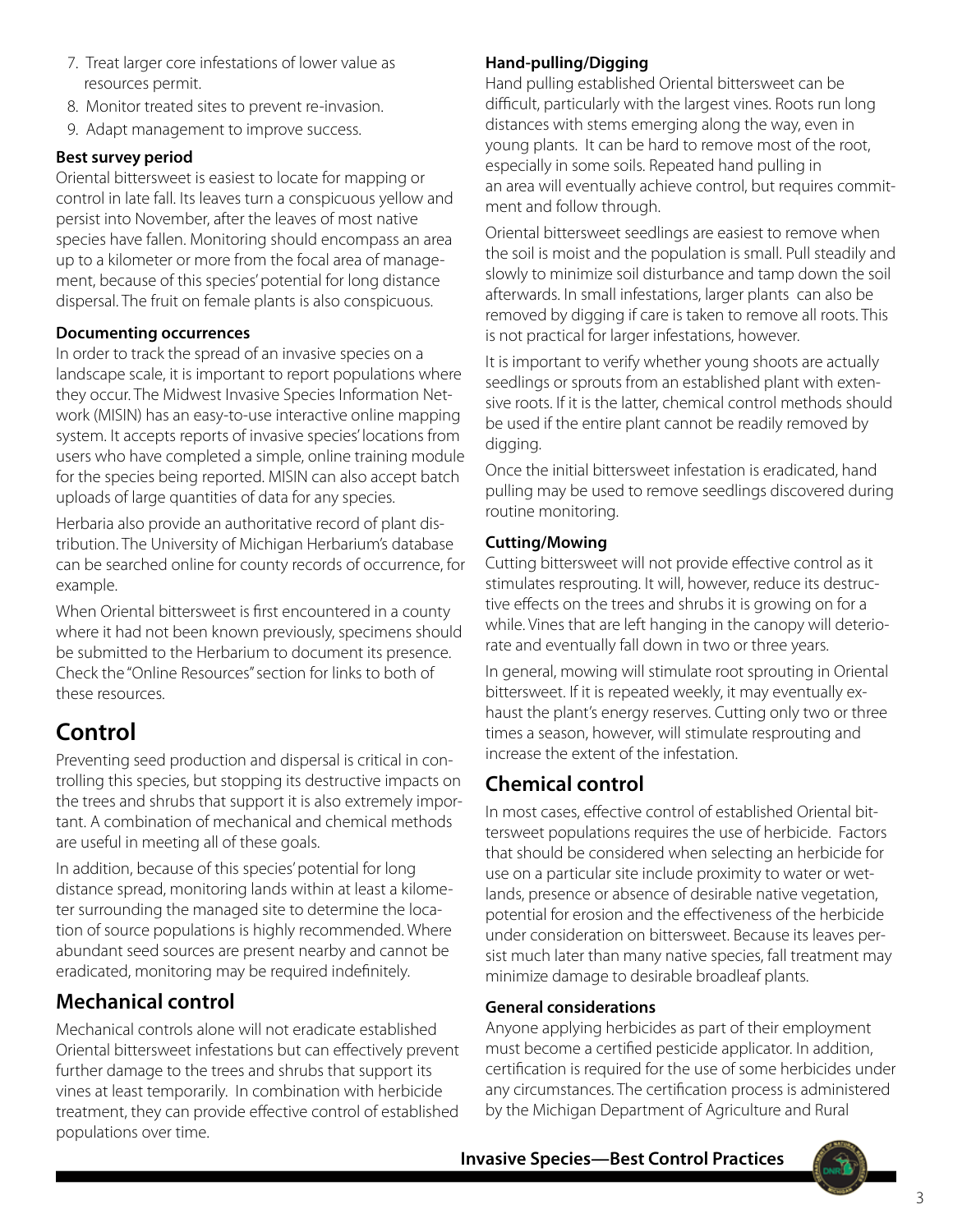Development and a link to their website is included in the "Online Resources" section.

A permit from the Michigan Department of Environmental Quality is usually required to apply herbicide where standing water is present—in wetlands, along streams, rivers or lakes, or over open water. A link to their website is included in the "Online Resources" section.

A number of adjuvants or additives may be used with herbicides to improve their performance including mixing agents, surfactants, penetrating oils and dyes. Some are included in premixed products while others must be added. Adjuvants do not work with all products; consult the product label to determine which adjuvants may be used with a specific herbicide formulation.

Dyes are useful in keeping track of which plants have been treated and making spills on clothing or equipment apparent. Some premixed herbicide include them or they can be added to others. Clothing dyes such as Rit® can be added to water soluble herbicides, while other products require oil-based dyes. Consult the product label for specific instructions.

Crop Data Management Systems, Inc. (CDMS) maintains a database of agro-chemicals that includes herbicide labels for specific products. Herbicide labels contain information on application methods and rates, specific weather conditions, equipment types, nozzles etc. to provide the desired coverage and minimize the potential for volatilization or drift. They also contain critical information about the potential for damage to valuable non-target species. A link to the CDMS website is included in the "Online Resources" section.

#### **Read the entire pesticide label before use. Follow all directions on the label.**

#### **Herbicide specifics**

Glyphosate (e.g., Roundup®, Rodeo®, Accord®) can provide effective control of bittersweet both as a foliar spray and for cut surface treatments. It is most effective for cut surface treatment while plants are fully leafed and actively growing. It should not be used in spring, while leaves are emerging and sap is flowing upward as it is not effective at this time. Glyphosate is not selective and will kill desirable non-target species.

Triclopyr provides effective control of broad-leaved plants but does not kill grasses or some conifers. It is available in both amine (e.g., Garlon 3A®) and ester (e.g., Garlon 4 Ultra®) formulations. The amine formulation can be safely used in wetlands. Some authors note that it results in better root kill than glyphosate.

Triclopyr can be used as a foliar spray once Oriental bittersweet is fully leafed out in spring until just before it changes color in fall. The ester formulation should be used with a vegetable oil based multi-purpose adjuvant (e.g. SprayTech® Oil) and the amine formulation should be used with a wetland-approved non-ionic surfactant (e.g., Cygnet Plus<sup>®</sup>).

Triclopyr can also be used in conjunction with cut surface treatments. Treatments may be applied throughout the year including when snow is present, however control may be reduced in early spring when the sap is beginning to flow or during periods of drought in summer.

Ester formulations are particularly effective for root or stemsprouting species such as bittersweet because the triclopyr persists in the plant until it dies. The ester formulation should be used with a penetrating oil (e.g.,  $AX-IT^{\prime\prime}$ ), which improves effectiveness and increases the amount of time after cutting in which treatment can occur. Penetrating oil also facilitates absorption in basal bark treatment.

In non-target plants, triclopyr residues in the soils can damage non-target species via root uptake. Use caution in high-quality forests.

In wetlands or other sensitive areas, the amine formulation of triclopyr may be used for cut-surface treatments but must be painted onto the cut surface immediately. It can also be used for injection techniques.

#### **Foliar application**

Foliar application of herbicide can be useful on sites with extensive bittersweet clones and few desirable natives. It is also useful for treating resprouts, where bittersweet vines have been cut early in the season to prevent fruiting.

Herbicide should be applied after spring sap flow to actively growing plants, although during periods of drought or other stress, it may not be effective. It can be applied to bittersweet foliage with squirt bottles or backpack sprayers.

Herbicide labels contain information on specific weather conditions, application modes, equipment types, nozzles etc. to provide the desired coverage and minimize the potential for volatilization or drift.

The herbicide applicator is responsible for managing drift and damage to non-target vegetation. Wind speeds between 3 and 10 miles per hour are best for foliar herbicide spraying. At higher wind speeds, herbicide may be blown onto adjacent vegetation or water bodies.

At lower wind speeds, temperature inversions can occur, restricting vertical air movement. Under these conditions, small suspended droplets of herbicide can persist in a concentrated cloud and be blown off-target by variable gusts of wind. Ground fog indicates the presence of a temperature inversion, but if no fog is present, smoke movement on the ground can also reveal inversions. Smoke that layers and remains trapped in a cloud at a low level indicates an inversion, while smoke that rises and dissipates indicates good air mixing.

In hot, dry weather, herbicide can evaporate rapidly. Setting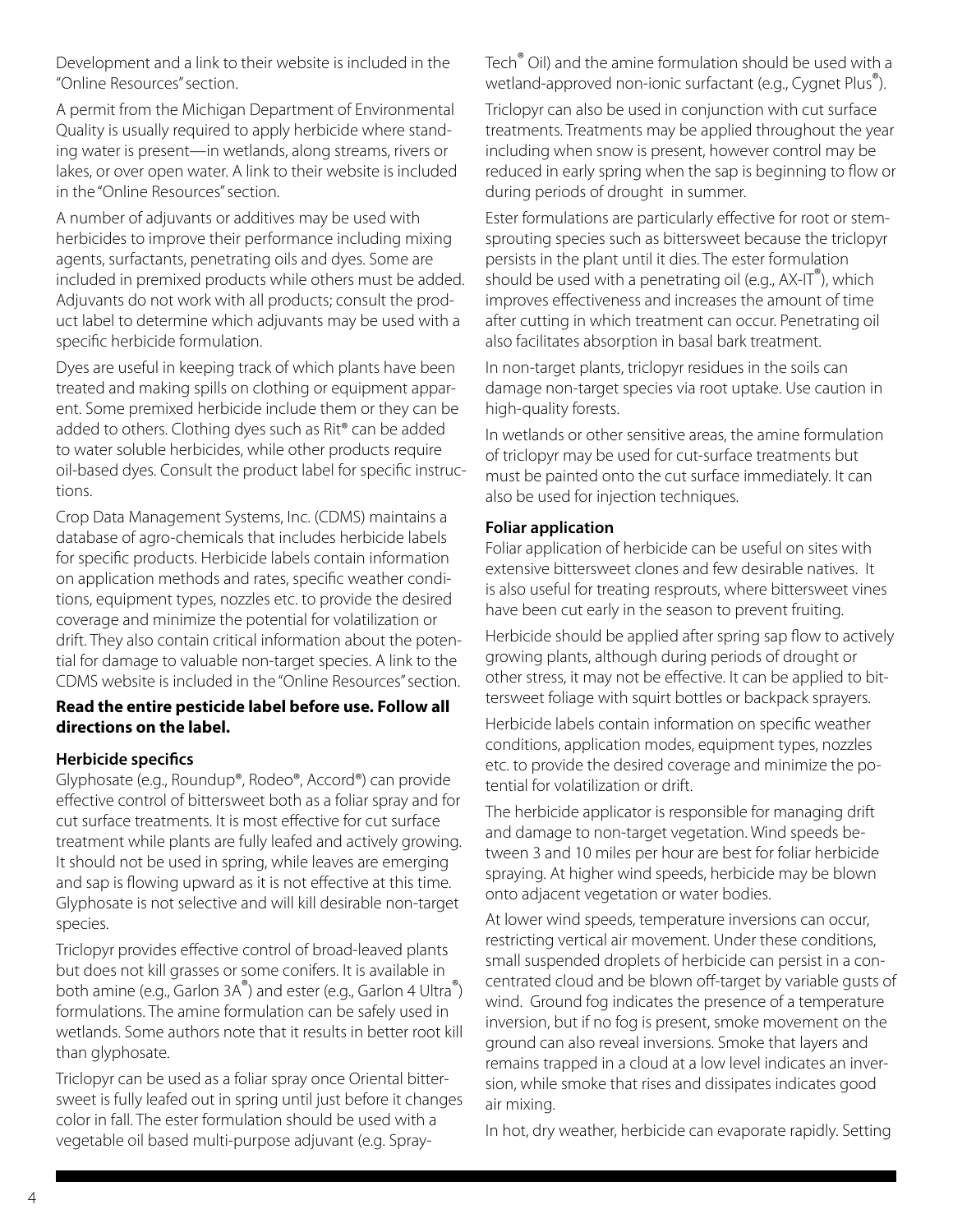equipment to produce large droplets can help compensate for this. In general, follow all directions on the label of the specific herbicide being used, in order to prevent damage to non-target vegetation or water bodies.

### **Cut-stump**

Cut-stump treatment may be used in any season except during periods of heavy sap flow in spring, when sap is flowing upwards. Some chemicals are less effective at lower temperatures or when plants are dormant. Refer to the herbicide label for specific details. Product labels list what adjuvants may be used to increase effectiveness of the herbicide; penetrating oils only work with ester formulations, for example. Similarly, dyes, which are useful in keeping track of which stems have been treated, work with specific herbicide formulations.

Cut-stump treatment is useful for species like bittersweet that normally resprout after cutting. After the stems have been cut, they are painted with concentrated herbicide, using a squirt bottle or wicking applicator. Small stems can be cut several inches above the ground so that both the sides and the cut surface may be treated. On larger stems, only the cambium—the thin layer where active growth occurs, just inside the bark—should be treated.

Treated plants should be monitored for at least a year as they may still resprout. New stems may be treated with a foliar spray, or cut and retreated.

#### **Basal bark**

Basal bark treatment can be used on stems that are less than one inch in diameter at any time of year except during heavy sap flow in spring. It should not be used when snow or water prevent herbicide from being applied at the ground level or when stems are saturated. It it is most useful during the dormant season. Typically, ester formulations of triclopyr are used with penetrating oils. Some herbicide formulations may already include basal oils or dyes—refer to the product label for specifics.

In basal bark treatment, concentrated herbicide is applied to a band of bark around stems extending up 18 inches from the ground. Basal bark treatment is most effective on younger stems with thin bark.

## **Injection**

Injection techniques may be useful on larger stems, particularly on sensitive sites. They can be used any time of year except during spring sap flow. Specialized injection tools are available to inject herbicide pellets below the bark. They are precise and require little preparation or clean-up. They are expensive, however and may be unwieldy in dense brush.

Because concentrated herbicide is used, it is very easy to exceed the annual per acre amount that is allowed for a given product. Consult the product label for specifics.

## **Prescribed burning**

In fire-adapted communities, prescribed burning may enhance control of Oriental bittersweet, but should be considered as part of an integrated site management plan.

#### **General considerations**

A permit is required before implementing a prescribed burn. The Michigan Department of Natural Resources (DNR) is responsible for issuing burn permits in the Upper Peninsula and Northern Lower Peninsula unless a municipality wishes to do so. Municipalities located in the Southern Lower Peninsula issue burn permits under authority of the state law. A link to the DNR local fire contacts web page is included in the "Online Resources" section. In the Southern Lower Peninsula, contact the local Fire Marshall for permits and more information. Some municipalities require insurance coverage before a permit is issued, to cover the cost of damages if the fire should escape.

Before initiating a program of prescribed burning, a written burn plan establishing the criteria necessary for starting, controlling, and extinguishing a burn is required. The burn plan includes details such as specific weather conditions, locations of control lines, ignition pattern, equipment and personnel needed, contingency plans, and important phone numbers. The burn plan is essentially the "prescription" for how to conduct the burn safely while accomplishing the management objectives.

If other invasive species that are stimulated by burning are present on the site, planning should incorporate additional control methods to eradicate them.

## **Prescribed burning specifics**

Prescribed burning alone will not control Oriental bittersweet, as it can resprout from the root crown. Increased light levels and nutrient flush following a burn will actually stimulate its growth, and provide exposed mineral soils, enhancing germination. Bittersweet can act as a ladder and carry fire up into forest canopy.

In fire-adapted communities, prescribed burning is still a useful management tool, when adequate fuels are present. It top kills even large vines and can reduce fruit production in the canopy. Vigorous root sprouting makes foliar herbicide treatment at the ground level more accessible and effective. Oriental bittersweet control should be initiated prior to implementing a program of prescribed fire.

## **Biological control**

No biological controls have been reported for Oriental bittersweet in the United States to date.

**Invasive Species—Best Control Practices**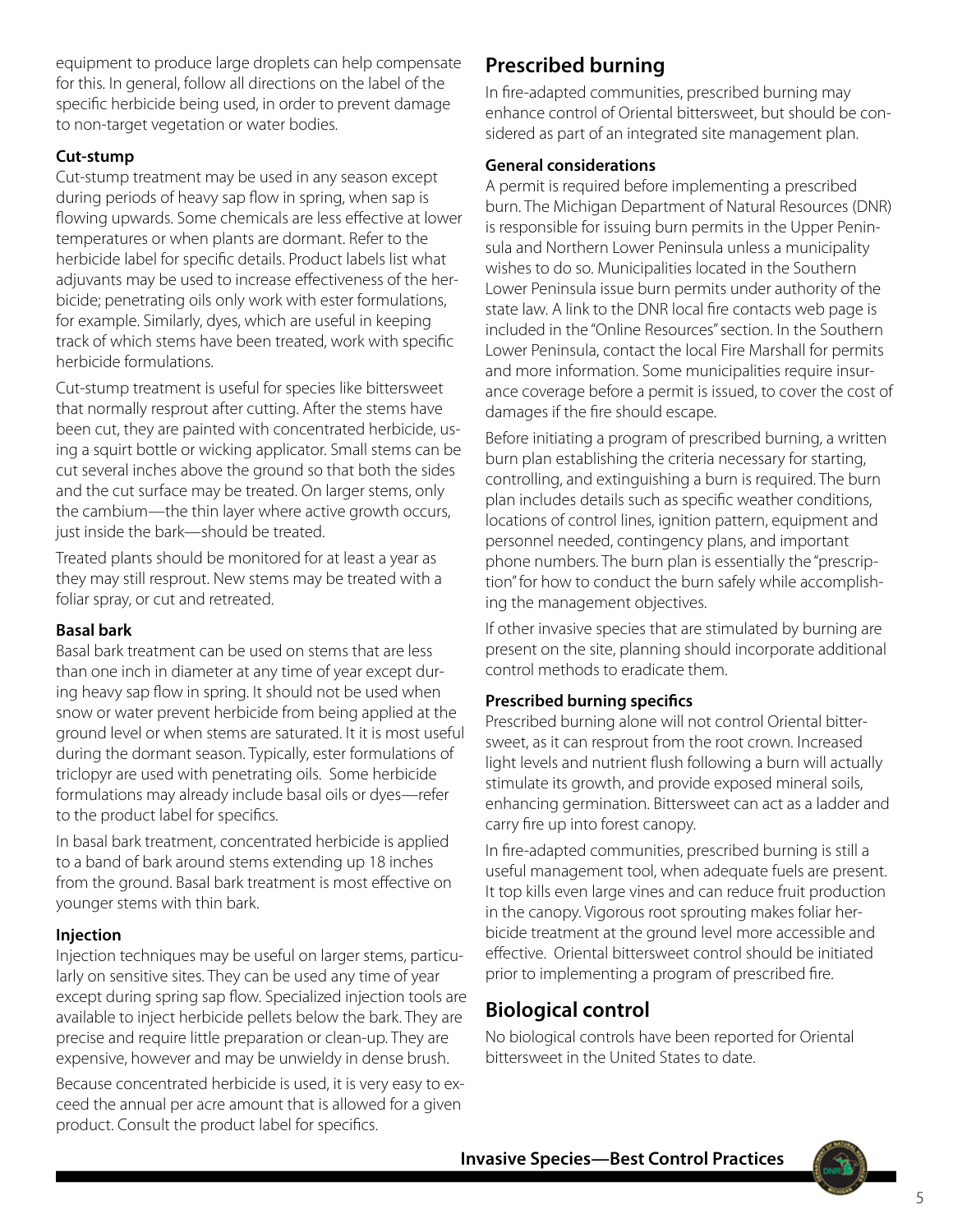## **Disposal of plant parts**

If fruit is not present, cut vines can be left in place to decay. Stems and roots that have been pulled can also be left on site as long as the roots are left in a position where they will dry out and have no chance of re-rooting, e.g., draped over a branch. Fruit should be incinerated or bagged and disposed of in a landfill.

Although landscape waste cannot generally be disposed of in land fills, Michigan law permits the disposal of invasive species plant parts. See the "Online resources" section for a link to the relevant legislation.

## **Online resources:**

**CDMS - herbicide labels:** *http://www.cdms.net/LabelsMsds/LMDefault.aspx?t=*

**Fire Effects Information System,** *Celastrus orbiculatus http://www.fs.fed.us/database/feis/plants/vine/celorb/all.html*

**Invasive.org, Oriental bittersweet** *http://www.invasive.org/browse/subinfo.cfm?sub=3012*

**Invasipedia at BugwoodWiki,** *Celastrus orbiculatus http://wiki.bugwood.org/Celastrus\_orbiculatus*

**Invasive Plant Atlas of New England,** Oriental bittersweet *http://www.eddmaps.org/ipane/ipanespecies/vines/Celastrus\_orbiculatus.htm*

#### **Midwest Invasive Species Information Network,** Oriental Bittersweet *http://www.misin.msu.edu/facts/detail.php?id=19*

**The Michigan Department of Agriculture and Rural Development—Pesticide Certification** *www.michigan.gov/pestexam* 

**The Michigan Department of Environmental Quality—Aquatic Nuisance Control**

*www.michigan.gov/deqinlandlakes [http://www.michigan.gov/deq/0,4561,7-135-3313\\_3681\\_3710---,00.html](http://www.michigan.gov/deq/0,4561,7-135-3313_3681_3710---,00.html)*

**Michigan Department of Natural Resources—Local DNR Fire Manager contact list** *[http://www.michigan.gov/dnr/0,4570,7-153-30301\\_30505\\_44539-159248--,00.html](http://www.michigan.gov/dnr/0,4570,7-153-30301_30505_44539-159248--,00.html)*

#### **Michigan's Invasive Species Legislation**

Natural Resources and Environmental Protection Act 451 of 1994, Section 324.4130 *http://legislature.mi.gov/doc.aspx?mcl-324-41301*

**Michigan Legislation—landscape waste, disposal of invasive species plant parts** Natural Resources and Environmental Protection Act 451 of 1994, Section 324.11521, 2 (d) *http://legislature.mi.gov/doc.aspx?mcl-324-11521*

**The Nature Conservancy's Weed Control Methods Handbook: Tools and Techniques for Use in Natural Areas** *http://www.invasive.org/gist/handbook.html*

**University of Michigan Herbarium - Michigan Flora Online** *http://michiganflora.net/*